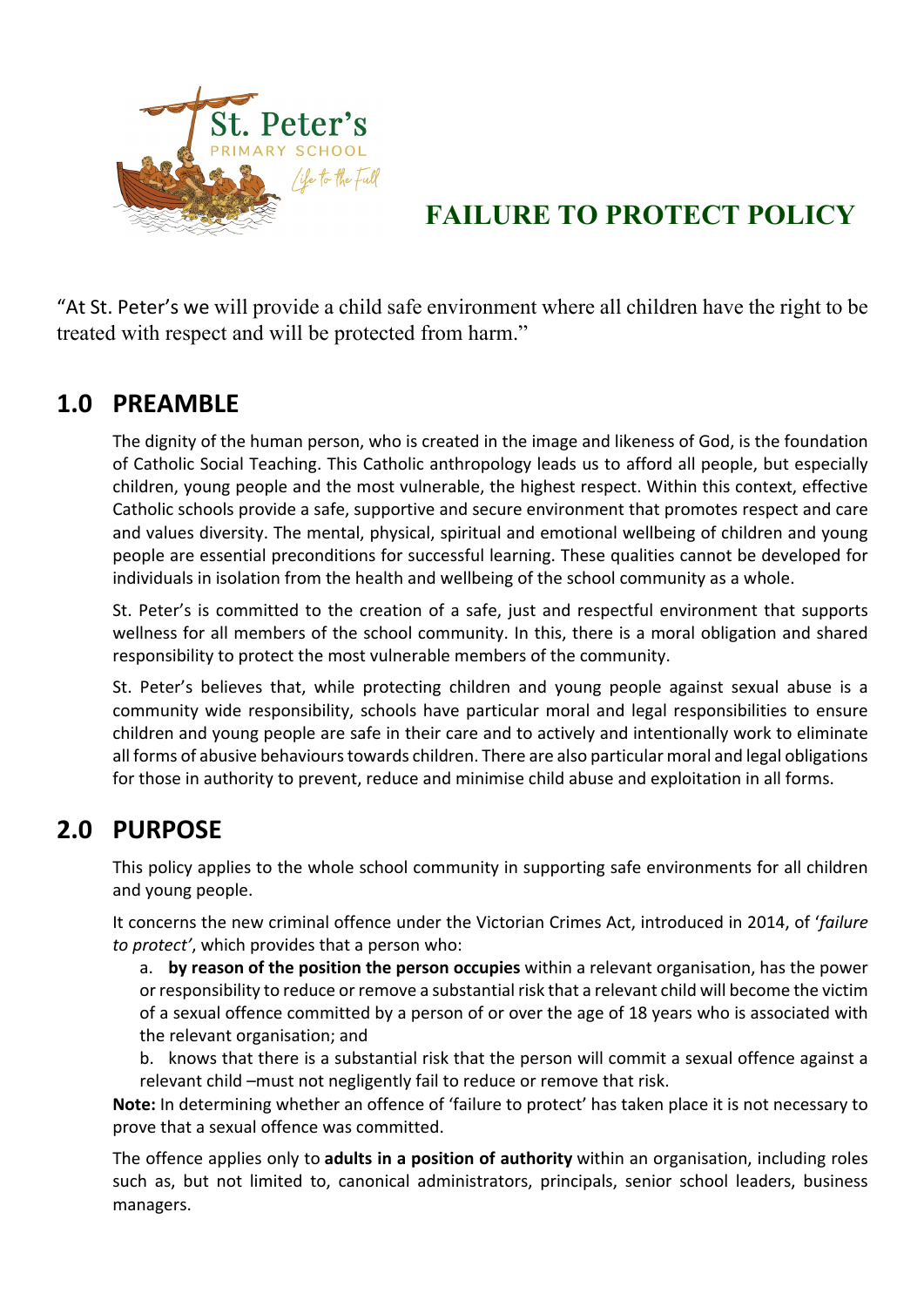This policy is enacted to sustain child safe schools, to inform all those occupying such positions are aware that they may be subject to the criminal offence of 'failure to protect' if they negligently fail to reduce or remove risks to children associated with that organisation, and to provide guidance in fulfilling their responsibilities.

## **3.0 KEY PRINCIPLES**

- A safe environment is required to protect children and young people from harm and to prevent staff from abusing their position of authority and trust.
- The child and young person's ongoing safety and wellbeing must be the primary focus of all decision making.
- School leaders and staff must be fully self-aware of, and comply with, their professional obligations and responsibilities.
- The commitment to protecting children is embedded in the organisation's culture and responsibility for taking action is understood and accepted at all levels of the organisation.

## **4.0 DEFINITIONS**

#### **Child and Young Person**

A child is legally defined as a person under the age of 16 years. A young person is any person who comes under or may come under the care, supervision or authority of the school.

#### **Person in authority**

A person in authority is someone who, by reason of their position within a relevant organisation, has the power or responsibility to reduce or remove a substantial risk that a child under the age of 16 years, who is under their care, supervision or authority, may become the victim of sexual abuse committed by an adult associated with the organisation. The role may be a formal, management role but may also apply to less formal roles such as a volunteer coach for a sports team.

#### **Reasonable belief**

A 'reasonable belief' is formed if a reasonable person in the same position would have formed the belief on the same grounds. A 'reasonable belief' is not the same as having proof.

#### **Sexual abuse**

Sexual abuse occurs when a person uses power or authority over a child to involve the child in sexual activity and the child's parent or caregiver has not protected the child. Physical force is sometimes involved. Child sexual abuse involves a wide range of sexual activity, including physical activity and/or exposure of the child to pornography.

### **5. IMPLEMENTATION**

This policy applies to the community of St. Peter's in supporting a safe environment for all children and young people.

It applies to all persons in positions of authority, to understand their role and responsibility on protecting the safety and wellbeing of children and young people.

The successful implementation of this policy will result in St. Peter's having integrated the following into its policies, procedures, practices, and routines:

- This policy and its requirements will be communicated annually to senior staff and the School Board
- This policy and its requirements will be communicated to new leaders during induction